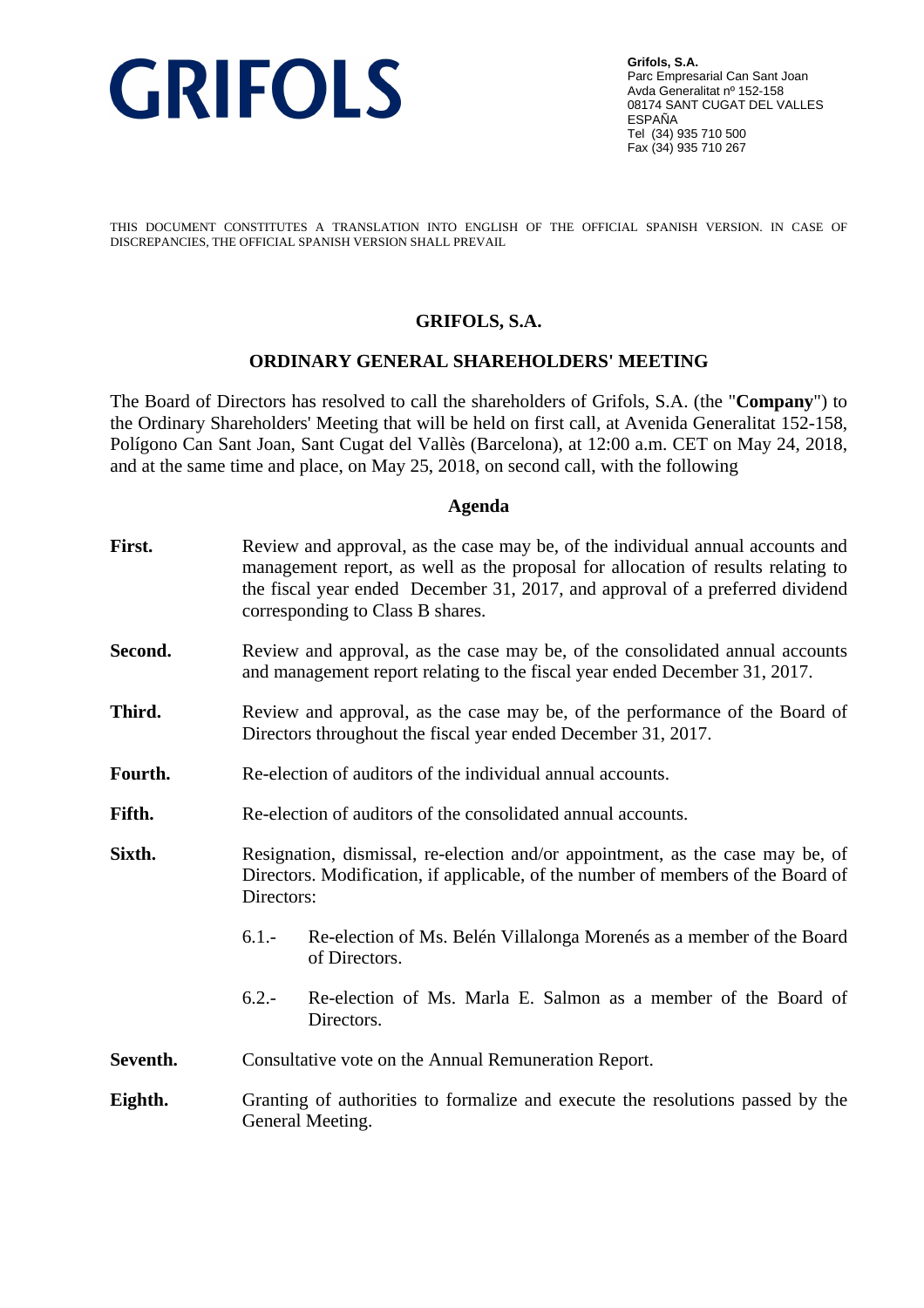It is stated that, pursuant to the provisions of the Company's Articles of Association, only the shareholders who hold Class A shares will have the right to vote on the items included in the agenda.

## **Supplement to the call and filing of new resolution proposals**

Pursuant to the provisions of article 519 of the Companies Act (*Ley de Sociedades de Capital)*, shareholders representing at least three percent of the share capital may request the publication of a supplement to this call, including one or more items on the agenda, and filing well-founded resolution proposals on matters already included or that should be included on the agenda, provided that the new items are duly justified or accompanied, as appropriate, by a substantiated resolution proposal. This right may be exercised by means of a verifiable notice that must be received at the registered office of the Company, within five days following the publication of this notice of call or, as the case may be, of the supplement to the call. Such notice must provide evidence of the identity of the shareholders exercising such right and the number of shares they currently hold, as well as the items that, as the case may be, should be included on the agenda, and must be accompanied by all relevant documents.

## **Right to information**

As from the date hereof, any shareholder will have the right to examine at the registered office of the Company (calle Jesús y María, 6, 08022 Barcelona), to look up on the corporate web page (www.grifols.com), and to obtain on request the immediate delivery of the following documents, free of charge:

- (i) Proposed resolutions corresponding to each of the items included on the agenda of the General Shareholders' Meeting;
- (ii) The Company's individual and consolidated annual accounts for the fiscal year ended on December 31, 2017, together with the corresponding audit and management reports;
- (iii) The annual corporate governance report for the fiscal year ended on December 31, 2017;
- (iv) The annual report on the Board Members' remuneration;
- (v) Professional profile and biography of the directors whose re-election is proposed to the General Shareholders' Meeting;
- (vi) The relevant report issued by the Board of Directors concerning the proposals for the reelection of directors referred to in the sixth item of the agenda; and
- (vii) Total number of shares and voting rights on the date on which the General Shareholders' Meeting is called.

Furthermore, the following reports will be published on the Company's corporate web page: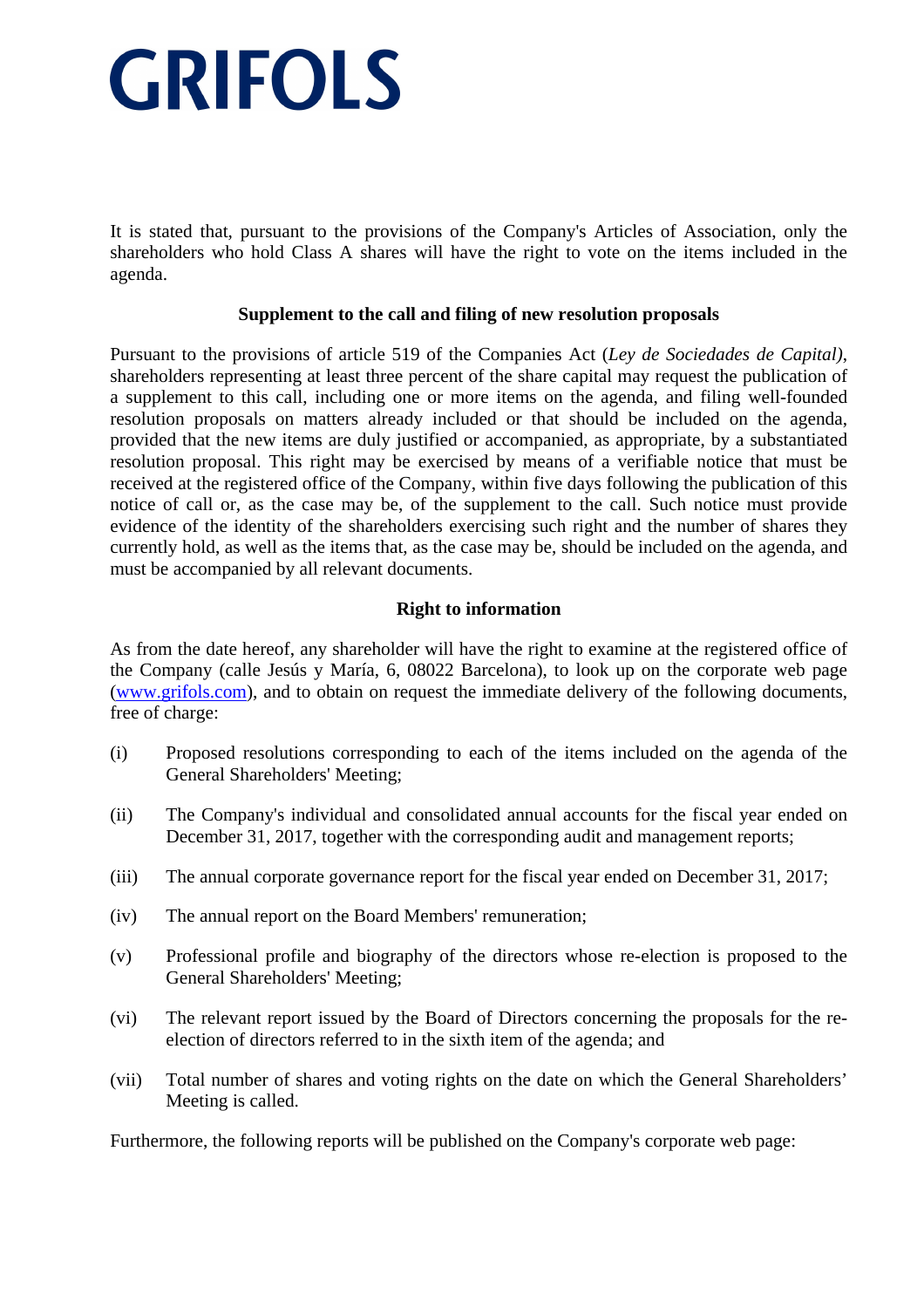- (i) Reports on the functioning of the Audit Committee and the Appointments and Remuneration Committee corresponding to year 2017;
- (ii) Report on the related party transactions corresponding to year 2017 issued by the Audit Committee; and
- (iii) Report on the independence of the Company's external auditors issued by the Audit Committee.

Additionally, pursuant to the provisions of articles 197, 272 and 520 of the Companies Act (Ley de Sociedades de Capital), article 39 of the Regulations of the Board of Directors and article 9 of the Regulations of the General Shareholders' Meeting, the shareholders may request in writing that the Board of Directors, from the date of publication of the notice of the call until the fifth day before the date when the General Shareholders' Meeting is to be held, or verbally while the meeting is being held, provide any information and clarifications that they may deem necessary, or raise any questions that they deem pertinent regarding the items included in the agenda. Furthermore, shareholders may request, within the same deadline and in the same form, any information or clarifications or raise any questions concerning the information accessible to the general public that has been provided by the Company to the National Securities Market Commission (*Comisión Nacional del Mercado de Valores*) since the last General Shareholders' Meeting (May 26, 2017) and concerning the auditor's report.

## **Shareholders' Electronic Forum**

Pursuant to the provisions of article 539 of the Companies Act (*Ley de Sociedades de Capital)*, on occasion of the call of the General Shareholders' Meeting and until 8:30 a.m. CET of the same day it is held on first call, the Company has enabled the Shareholders' Electronic Forum on the Company's corporate web page (www.grifols.com). The operating rules and the form that the shareholders must fill in in order to participate in said Forum are available on the Company's web page.

## **Right to attend**

All shareholders will have the right to attend the General Shareholders' Meeting of the Company, provided that their shares are registered under their name in the corresponding accounting registry at least five days prior to the day on which the General Shareholders' Meeting is to be held.

In order to exercise the right to attend, the shareholder must have the relevant attendance card issued for such purposes by the entities responsible for the accounting registry.

Any shareholder having the right to attend may be represented by another person, even if such person is not a shareholder. The representation shall be conferred on a special basis for this specific General Shareholders' Meeting, in writing or via any distance means of communication as set forth below.

### **Vote and distance voting**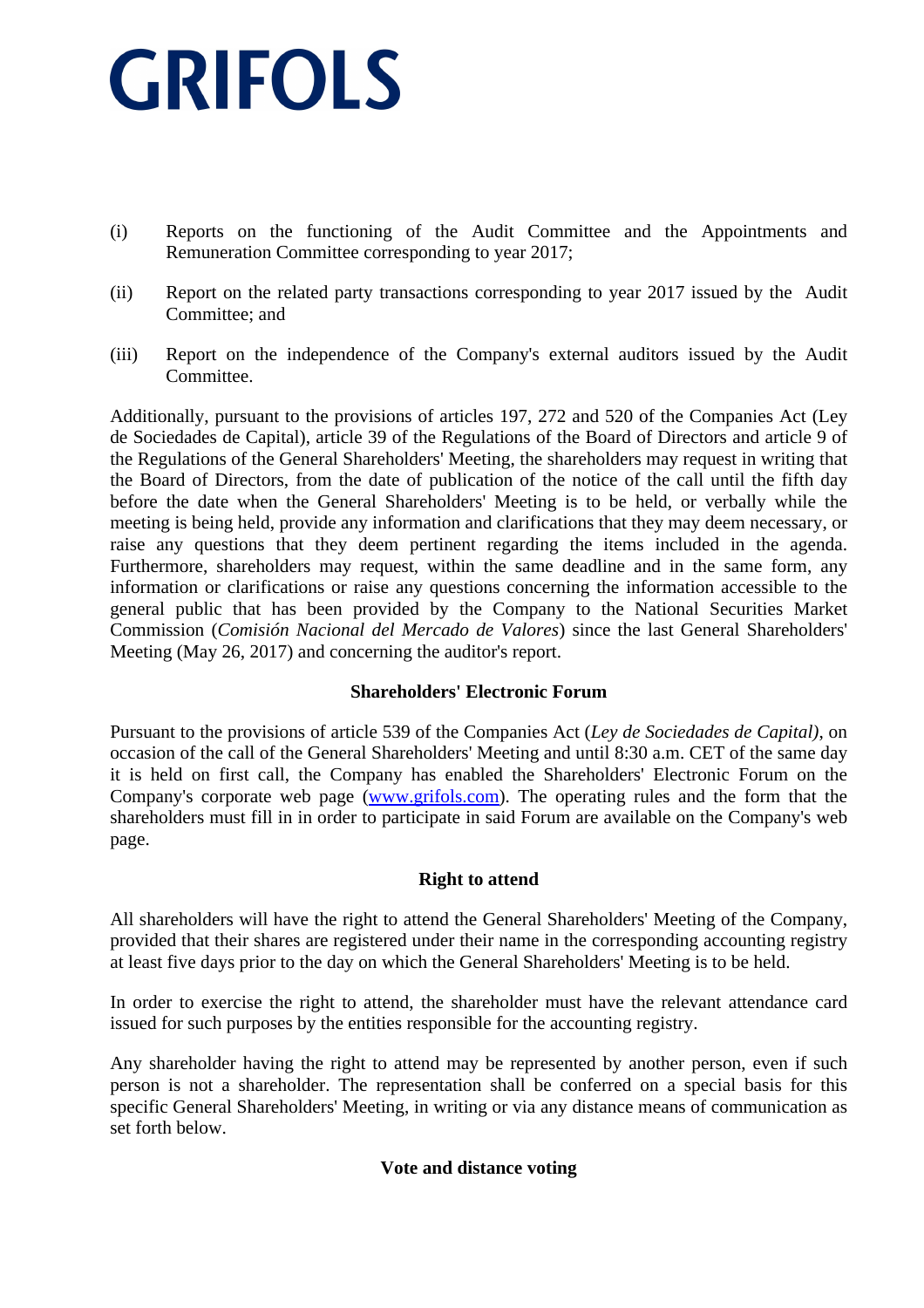Shareholders may cast their vote regarding the proposals included on the agenda through the following distance means of communication:

- (a) by means of postal correspondence, by sending the attendance, delegation and distance voting card, duly signed and with an indication of the direction of their vote, to the following address: Grifols, S.A. (re: General Shareholders' Meeting), calle Jesús y María, 6, 08022, Barcelona, Spain; and
- (b) by means of electronic communication, through the Company's corporate web page (www.grifols.com), provided that the security of the electronic communication is ensured, and the electronic document through which the vote is casted includes a recognized electronic signature, pursuant to the provisions of the Electronic Signature Act (*Ley de Firma Electrónica*), or is considered valid by the Board of Directors as it fulfils the adequate guarantees on authenticity and identity of the voting shareholder.

Likewise, the shareholders may confer their representation, specifically for this General Shareholders' Meeting, by the following distance means of communication:

- (a) by means of postal correspondence, by sending the relevant attendance card duly signed, including name and identity card of the shareholder being represented, to the following address: Grifols, S.A. (re: General Shareholders' Meeting), calle Jesús y María, 6, 08022, Barcelona, Spain; and
- (b) by means of electronic communication, through the Company's corporate web page (www.grifols.com), provided that the security of electronic communications is ensured and that the electronic document through which the representation is formalized includes a recognized electronic signature, pursuant to the provisions of the Electronic Signature Act (*Ley de Firma Electrónica*), or is considered valid by the Board of Directors as it fulfils the guarantees on authenticity and identity of the voting shareholder conferring their representation.

The shareholders who confer their representation by means of distance communication must notify the appointed proxy of the representation conferred. When the representation is conferred to a Board Member and/or Secretary and/or Vice Secretary of the Company, such communication will be deemed to be made upon receipt by the Company of the distance delegation.

Distance delegations must be accepted by the proxy, not being able to join otherwise. For this purpose, all distance delegations in favour of individuals different than the Company's Board Members and/or Secretary and/or Vice Secretary must be printed out, signed and submitted by the proxies, together with an identity document, to the personnel in charge of the shareholders' registry on the date and place where the meeting is to be held, within the hour immediately prior to its scheduled start.

Moreover, the delegation card duly completed and signed may also be submitted by the proxy physically attending the Meeting, together with an identity document, to the personnel in charge of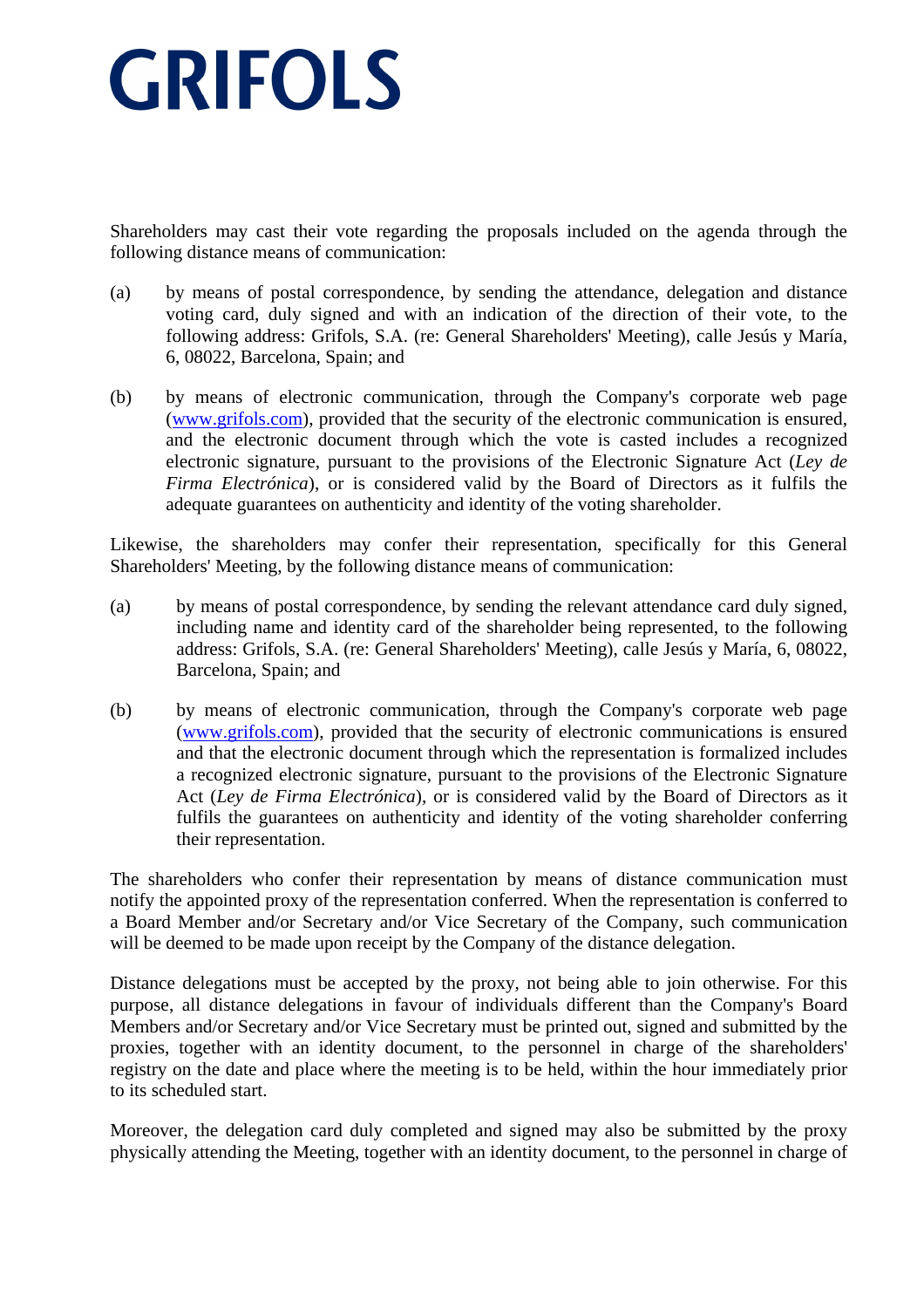the shareholders' registry, on the date and place where the General Shareholders' Meeting is to be held, within the hour immediately preceding its scheduled start.

In order to be valid, both the vote and the distance delegation must be received by the Company at least five (5) days prior to the date set for the General Shareholders' Meeting.

The Company reserves the right to modify, suspend, cancel or restrict the mechanisms for electronic voting and delegation for technical or security reasons. The Company further reserves the right to request such additional identification from the shareholders as may be deemed convenient in order to ensure the identity of those attending the meeting, the authenticity of the vote or the delegation and, in general, the legal certainty of the General Shareholders' Meeting being held.

The Company will not be liable for damages that may be caused to shareholders due to the lack of availability and effective operation of its corporate web page and of the services or contents provided through such page as a result of any failure, overload, line failure, connection fault or similar events not attributable to the Company that may impede the use of the electronic voting or delegation systems.

Computer applications for casting the vote and the delegation through electronic means will be operative from May 10, 2018 at 00:00:01 hours CET until May 18, 2018 at 23:59:59 hours CET.

## **Participation of a Notary at the Meeting**

The Board of Directors has resolved to request the presence of a Notary in order to draw up the minutes of the General Shareholders' Meeting, pursuant to the provisions of article 203 of the Companies Act (*Ley de Sociedades de Capital*).

### **Personal Data**

According to the applicable data protection laws, the shareholders are hereby informed that any personal data provided by them to the Company for the purposes of exercising their rights of information, participation in the Shareholders' Electronic Forum, attendance, representation and vote in the General Shareholders' Meeting, or the personal data provided for such purposes both by banking entities or securities brokerages and dealers at which such shareholders have placed their shares in custody and the entity legally qualified to record book entries (Sociedad de Gestión de los Sistemas de Registro, Compensación y Liquidación de Valores, S.A.U. – Iberclear) shall be processed by the Company with the aim to manage the development, compliance and control of the existing shareholding structure, as well as the call, holding, attendance and development of the General Shareholders' Meeting.

Banking entities, securities brokerages and dealers, and Iberclear may provide the Company with the list of shareholders containing the following personal data: first and last name, personal identification or passport number and address. Furthermore, the shareholders represented at the General Shareholders' Meeting may provide the Company with the first and last name, personal identification and passport number of their representatives, unless the designated representatives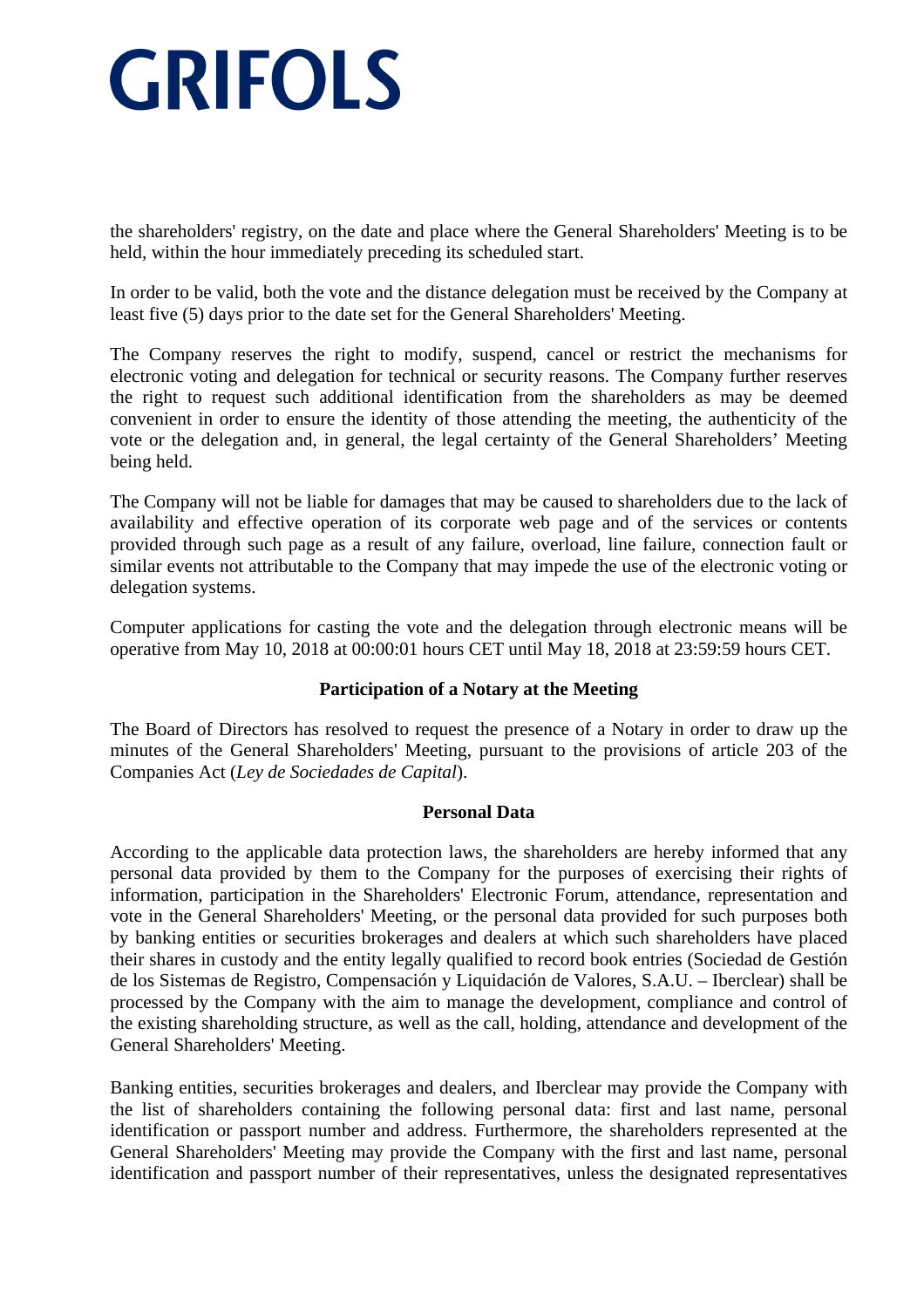are the Directors, the Secretary and/or Vice Secretary of the Company. The submission of personal data to the Company will strictly comply with the relevant applicable laws.

The legal basis for the processing of personal data described here above is the appropriate execution of the relationship with shareholders. The personal data shall be kept for as long as it will be necessary for the Company to comply with its legal duties, or for as long as liabilities may arise from the relationship with the shareholder. Shareholders' personal data and, as the case may be, of their representatives, will not be communicated to third parties unless it is required to comply with a legal mandate.

The shareholders or, if applicable, their representatives, may with respect to their own data and in the terms set forth in the law:

- (a) Access them at the Company's files (right to access),
- (b) Request their amendment when they are inaccurate (right to rectification),
- (c) Request that they are not processed (right to object),
- (d) Request their erasure (right to erasure),
- (e) Request the restriction of processing when (i) accuracy of the personal data is contested by the data subject and this is being verified, (ii) the processing is unlawful and the data subject opposes the erasure of the personal data, and (iii) the Company no longer needs the personal data for the purposes of the processing, but they are required by the data subject for the establishment, exercise or defence of legal claims (right to restriction of processing), and
- (f) Receive in electronic format the personal data directly provided to the Company and transmit these to third parties (right to data portability).

In order to exercise said rights shareholders and, if applicable, the representatives must send their request together with a copy of their identity card, passport or other legal document that proves their identity to proteccion.datos@grifols.com indicating as reference "General Shareholders' Meeting". In any case, the shareholders and, if applicable, the representatives may exercise their reclamation right before the Spanish Data Protection Agency (www.agpd.es) or any other competent data protection authority.

The development of the Shareholders' Meeting will be subject to audio-visual recording and photographs will be taken to facilitate its monitoring and to document the act. By accessing the site where the Shareholders' Meeting is held, the attendee is giving consent for the treatment of his/her personal data (including image and voice) by such means and for the mentioned purposes.

For any matter related to the processing of the personal data you may contact the Company by postal means at Avda. de la Generalitat 152-158, Polígono Can Sant Joan, 08174 Sant Cugat del Vallès (Barcelona) or at the email address proteccion.datos@grifols.com, using in both cases the reference "General Shareholders' Meeting".

## **Expected date of the General Shareholders' Meeting**